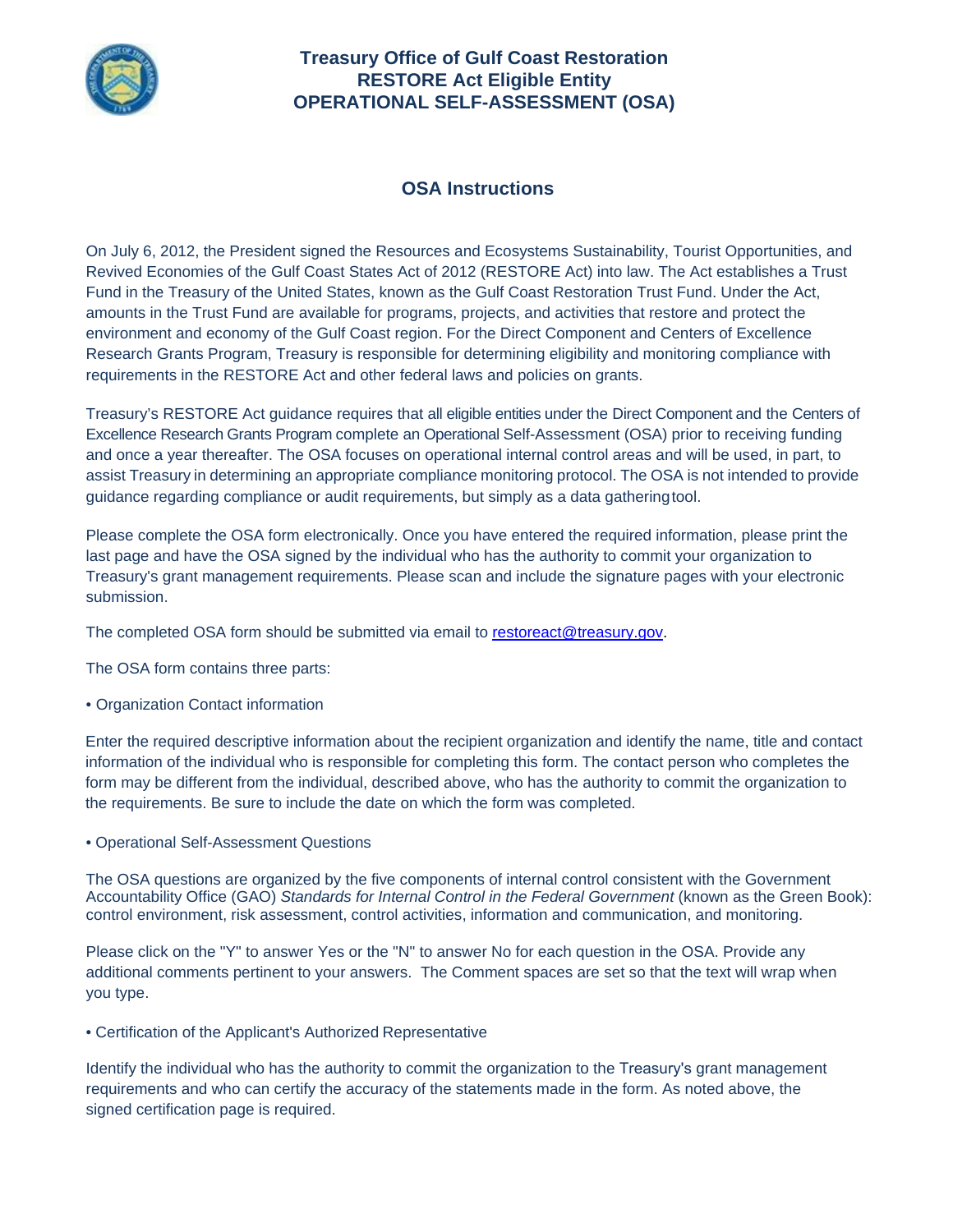

**Treasury Office of Gulf Coast Restoration RESTORE Act Eligible Entity OPERATIONAL SELF-ASSESSMENT (OSA)**

|                         |       | <b>Organization Contact Information</b> |
|-------------------------|-------|-----------------------------------------|
| <b>Entity Name</b>      |       |                                         |
| <b>OSA Completed By</b> |       |                                         |
| Job Title               |       |                                         |
| <b>Contact Details</b>  | Email | Phone<br>number                         |
| <b>Entity Address</b>   |       |                                         |
| Date OSA Completed      |       |                                         |
| Comments                |       |                                         |

According to the Paperwork Reduction Act of 1995, no persons are required to respond to a collection of information unless it displays a valid OMB control number. The valid OMB control number for this information collection is 1505-0250. Comments concerning the time required to complete this information collection, including the time to review instructions, search existing data resources, gathering and maintaining the data needed, and completing and reviewing the collection of information, should be directed to the Department of the Treasury, Office of Gulf Coast Restoration, 1500 Pennsylvania Ave., NW, Washington, DC 20220.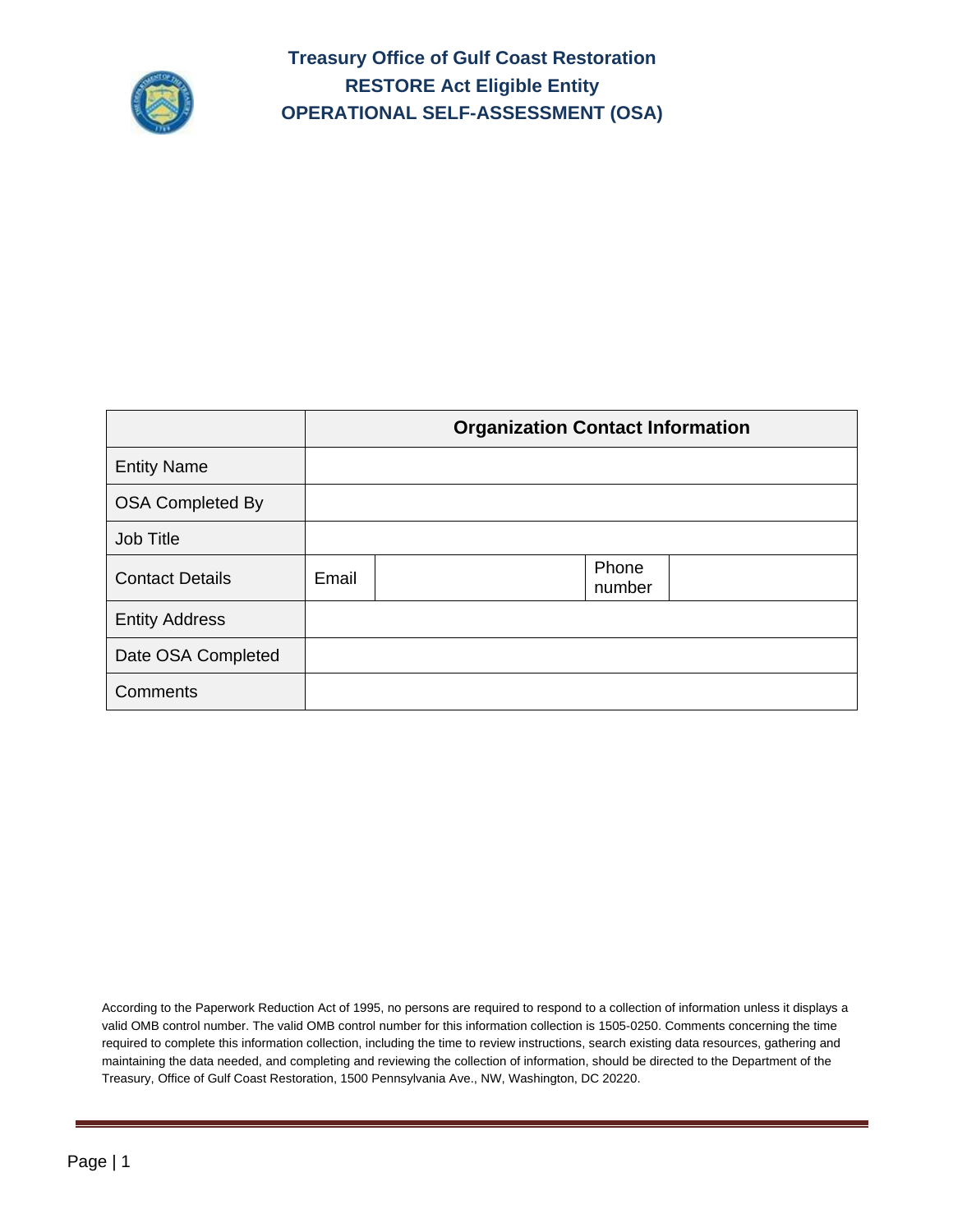|    | <b>Self-Assessment Questions</b>                                                                                                                                                                                                                                                                                                            |                                                                        |                 |
|----|---------------------------------------------------------------------------------------------------------------------------------------------------------------------------------------------------------------------------------------------------------------------------------------------------------------------------------------------|------------------------------------------------------------------------|-----------------|
|    | <b>Environment</b>                                                                                                                                                                                                                                                                                                                          |                                                                        |                 |
|    | <b>Questions</b>                                                                                                                                                                                                                                                                                                                            | <b>Please respond</b><br>"Y" or "N"                                    | <b>Comments</b> |
| 1. | Does management promote open communications<br>throughout the organization and effectively provide<br>information to employees and other stakeholders?                                                                                                                                                                                      |                                                                        |                 |
| 2. | Does management provide adequate training and<br>supervisory oversight to all employees to ensure that the<br>organization effectively carries out its programs and<br>activities, including employees working on federal grant<br>programs?                                                                                                | Y<br>N.                                                                |                 |
| 3. | Do policies, procedures and processes for managing<br>federal grant funds meet the requirements of OMB 2<br>CFR Chapter I and Chapter II, Uniform Administrative<br>Requirements, Cost Principles and Audit Requirements<br>for Federal Awards?                                                                                             | Υ<br>N                                                                 |                 |
| 4. | Are the organization's internal controls in compliance<br>with guidance in the "Standards for Internal Control in<br>the Federal Government" issued by the United States<br><b>Government Accountability Office?</b>                                                                                                                        | N                                                                      |                 |
| 5. | Does management regularly create, review and update<br>policies, procedures and processes to ensure that the<br>organization effectively carries out its programs and<br>activities, including updates that may be needed for<br>federal grant funds?                                                                                       | $N$ $\bigcap$<br>Y                                                     |                 |
| 6. | Does management periodically assess and maintain<br>proper segregation of duties?                                                                                                                                                                                                                                                           | $N \cup$                                                               |                 |
| 7. | Does management have a written code of conduct or<br>ethics policy that is reviewed and signed off by<br>employees at least annually?                                                                                                                                                                                                       | N(                                                                     |                 |
| 8. | Does management have a written conflict of interest<br>policy that is reviewed and signed off by employees at<br>least annually?                                                                                                                                                                                                            | N <sub>C</sub><br>Υ                                                    |                 |
| 9  | Do management and employees attend anti-fraud<br>awareness training at least annually and is that training<br>evidenced by attendance sheets or other mechanisms?                                                                                                                                                                           | $N$ $\bigcirc$<br>Υ                                                    |                 |
|    | 10. Does management have written policies and procedures<br>in place for employees to confidentially report suspected<br>violations of policies and or suspected instances of fraud<br>or other criminal activity, including specifically those<br>related to federal grant programs?                                                       | $N$ $\bigcirc$<br>Y (_)                                                |                 |
|    | 11. Does management perform the following:<br>a. Address breaches of the code of conduct or ethics<br>policy<br>b. Address instances of fraud or other criminal activity<br>Take remedial actions to prevent future violations<br>c.<br>Notify the appropriate federal agency in cases of<br>d.<br>confirmed fraud related to federal funds | $N$ $O$<br>$\bigcap$<br>Y.<br>$N$ $\bigcap$<br>Y<br>N (<br>Y<br>N<br>Y |                 |
|    | 12. Does the organization have a written grants<br>management manual or standard operating procedures?                                                                                                                                                                                                                                      | $N$ $\bigcirc$<br>Y ( )                                                |                 |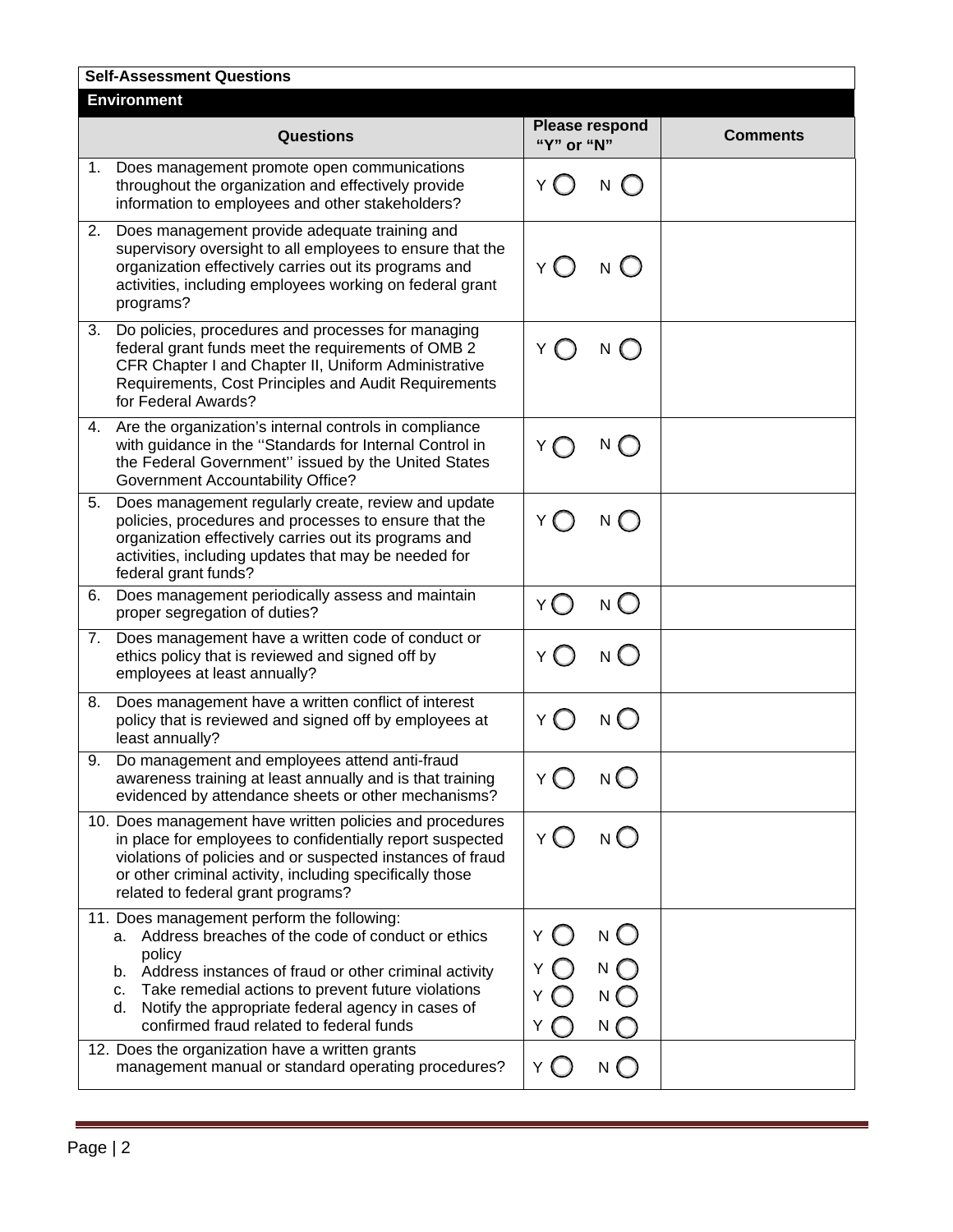| <b>Risk Assessment</b>                                                                                           |                                                |  |  |  |
|------------------------------------------------------------------------------------------------------------------|------------------------------------------------|--|--|--|
| "Y" or "N"                                                                                                       | Comments                                       |  |  |  |
| $Y \cap$<br>N(                                                                                                   |                                                |  |  |  |
| Y<br>$N$ $\bigcirc$                                                                                              |                                                |  |  |  |
|                                                                                                                  |                                                |  |  |  |
| "Y" or "N"                                                                                                       | Comments                                       |  |  |  |
| Y<br>N(                                                                                                          |                                                |  |  |  |
| ΥO<br>$N$ $\bigcirc$                                                                                             |                                                |  |  |  |
| $N$ $\bigcirc$<br>Y                                                                                              |                                                |  |  |  |
| Y.<br>$N$ $\bigcap$                                                                                              |                                                |  |  |  |
|                                                                                                                  |                                                |  |  |  |
| ΥŐ<br>$N\bigcirc$<br>Y O<br>$N$ $\bigcirc$<br>$N$ $\bigcirc$<br>Y O<br>$N$ $\bigcirc$<br>Y<br>$N$ $\bigcap$<br>Y |                                                |  |  |  |
|                                                                                                                  | <b>Please respond</b><br><b>Please respond</b> |  |  |  |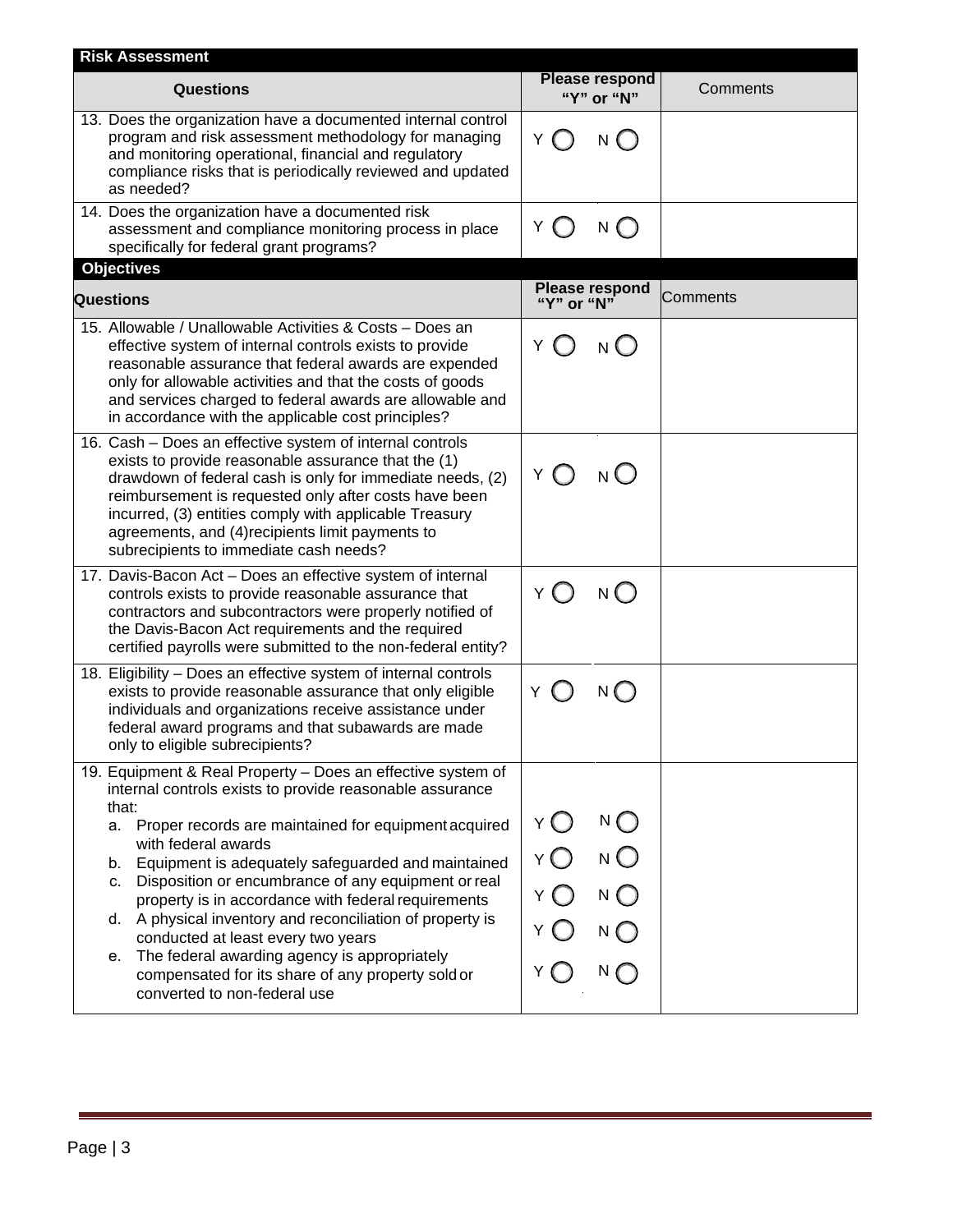| <b>Objectives (Continued)</b>                                                                                                                                                                                                                                                                                                                                                                                                                                                                                                               |                                                                                           |          |  |  |
|---------------------------------------------------------------------------------------------------------------------------------------------------------------------------------------------------------------------------------------------------------------------------------------------------------------------------------------------------------------------------------------------------------------------------------------------------------------------------------------------------------------------------------------------|-------------------------------------------------------------------------------------------|----------|--|--|
| <b>Questions</b>                                                                                                                                                                                                                                                                                                                                                                                                                                                                                                                            | Please respond<br>"Y" or "N"                                                              | Comments |  |  |
| 20. Real Property Acquisition & Relocation - Does an effective<br>system of internal controls exists to provide reasonable<br>assurance of compliance with the real property acquisition,<br>appraisal, negotiation, and relocation requirements?                                                                                                                                                                                                                                                                                           | Y (<br>N ( )                                                                              |          |  |  |
| 21. Matching, Level of Effort, Earmarking - Does an effective<br>system of internal controls exists to provide reasonable<br>assurance that matching, level of effort, or earmarking<br>requirements are met using only allowable funds or costs<br>which are properly calculated and valued?                                                                                                                                                                                                                                               | Y ( )<br>$\bigcap$<br>N                                                                   |          |  |  |
| 22. Financial Management - Does a financial management<br>system provide for effective control over and accountability<br>for all funds, property and other assets, including ensuring<br>that all such assets are used solely for authorized<br>purposed and activities that are allowable in accordance<br>with the applicable cost principles and are only used during<br>the authorized period of availability?                                                                                                                         | $\bigcirc$<br>Y<br>N                                                                      |          |  |  |
| 23. Procurement, Suspension & Debarment - Does an<br>effective system of internal controls (including written<br>procurement procedures) exists to provide reasonable<br>assurance that procurement of goods and services are<br>made in compliance with the provisions of 2 CFR 200 and<br>that covered transactions are not made with a debarred or<br>suspended party?                                                                                                                                                                   | Y<br>$N$ $\bigcirc$                                                                       |          |  |  |
| 24. Program Income - Does an effective system of internal<br>controls exists to provide reasonable assurance that<br>program income is correctly earned, recorded, and used in<br>accordance with the program requirements?                                                                                                                                                                                                                                                                                                                 | $N$ $\bigcap$<br>Y                                                                        |          |  |  |
| 25. Reporting - Does an effective system of internal controls<br>exists to provide reasonable assurance that reports of<br>federal awards submitted to the federal awarding agency<br>include all activity of the reporting period, are supported by<br>underlying accounting or performance records, and are<br>fairly presented in accordance with program requirements?                                                                                                                                                                  | $N$ $\bigcirc$<br>Y ( )                                                                   |          |  |  |
| 26. Subrecipient Monitoring - Does an effective system of<br>internal controls exists to provide reasonable assurance<br>that:<br>a. Federal award information and compliance<br>requirements are communicated to subrecipients<br>Subrecipient performance is monitored<br>b.<br>Subrecipient audit findings are resolved, and the<br>c.<br>impact of any subrecipient noncompliance on the<br>pass- through entity is evaluated<br>A risk assessment of the subrecipient is performed<br>d.<br>Subrecipient eligibility is assessed<br>е. | n O<br>Υ<br>$N$ $\bigcirc$<br>N <sup>O</sup><br>Υ<br>$N$ $\bigcirc$<br>$N$ $\bigcap$<br>Y |          |  |  |
| 27. Time-keeping - Does an effective personnel time system<br>exists which has the capability to create periodic reports of<br>activities and time of each employee whose compensation<br>is charged to a project that employee works on, including<br>each Federal assistance program?                                                                                                                                                                                                                                                     | $N$ $\bigcap$<br>Y (  )                                                                   |          |  |  |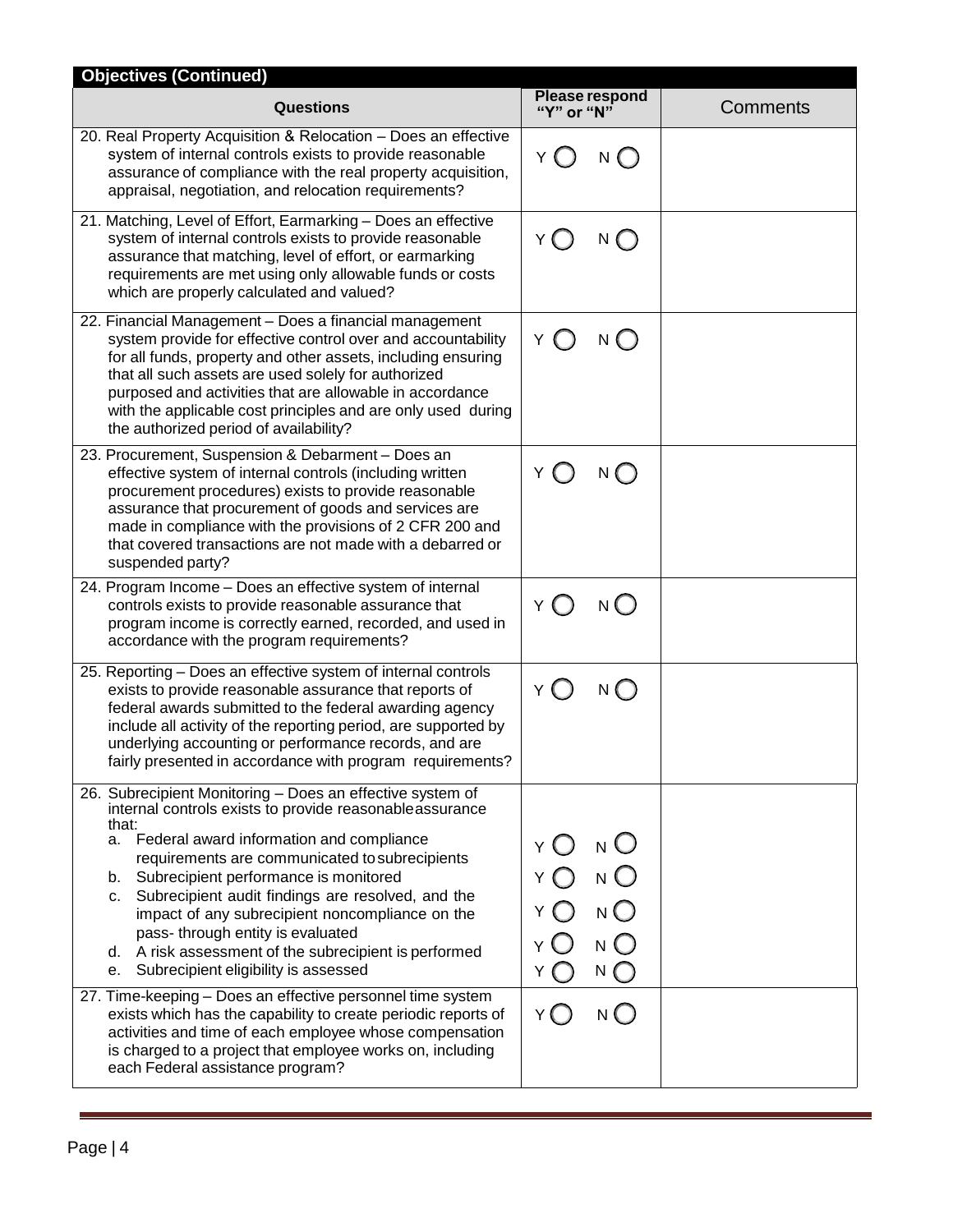| <b>Information &amp; Communication</b>                                                                                                                                                                                                                                                                   |                                     |                 |  |  |
|----------------------------------------------------------------------------------------------------------------------------------------------------------------------------------------------------------------------------------------------------------------------------------------------------------|-------------------------------------|-----------------|--|--|
| Questions                                                                                                                                                                                                                                                                                                | Please respond<br>"Y" or "N"        | <b>Comments</b> |  |  |
| 28. Are external and internal Communication channels<br>established between organization and (1) federal agency,<br>(2) state agencies, (3) sub-recipients, (4) contractors and<br>vendors, and (5) other stakeholders?                                                                                  | $_{N}$ ( )<br>Υĺ                    |                 |  |  |
| 29. Is information related specifically to federal fund awards<br>(including grant agreements, program guidelines, legal<br>requirements, required reporting and other requirements),<br>communicated to relevant internal and external<br>stakeholders?                                                 | $Y\bigcap$<br>$N$ $\bigcap$         |                 |  |  |
| 30. Does the organization have management, information and<br>accounting systems in place that are designed to meet all<br>federal and grant specific program requirements, including<br>reporting and record retention requirements?                                                                    | Y()<br>N(                           |                 |  |  |
| 31. Do information systems policies and procedures exist for<br>the safeguarding of data, including personally identifiable<br>information (PII), authorization and addition of system<br>users, termination of user rights, information back-up and<br>recovery, and retention and destruction of data? | $N$ $\bigcap$<br>Y (                |                 |  |  |
| 32. Is access to data, including PII, protected against<br>unauthorized access and limited to appropriate individuals<br>based on job functions?                                                                                                                                                         | $N$ $\bigcirc$<br>Y ( )             |                 |  |  |
| <b>Monitoring</b>                                                                                                                                                                                                                                                                                        |                                     |                 |  |  |
| Questions                                                                                                                                                                                                                                                                                                | <b>Please respond</b><br>"Y" or "N" | <b>Comments</b> |  |  |
| 33. Are the associated grant fund operations regularly<br>assessed by an internal auditor, Inspector General and/or<br>external audit function (Uniform Guidance audit)?                                                                                                                                 | Y∩<br>$N$ $\bigcap$                 |                 |  |  |
| 34. Does the organization formally respond to all internal audit,<br>Inspector General and external audit findings in writing and<br>make timely remedial actions/corrections?                                                                                                                           | $Y\bigcap$<br>N(                    |                 |  |  |
| 35. Does management periodically review all reports,<br>deliverables, expenditures, and other requirements related<br>to federal grant programs to ensure that guidelines and<br>requirements are being met?                                                                                             | Y (<br>N (                          |                 |  |  |